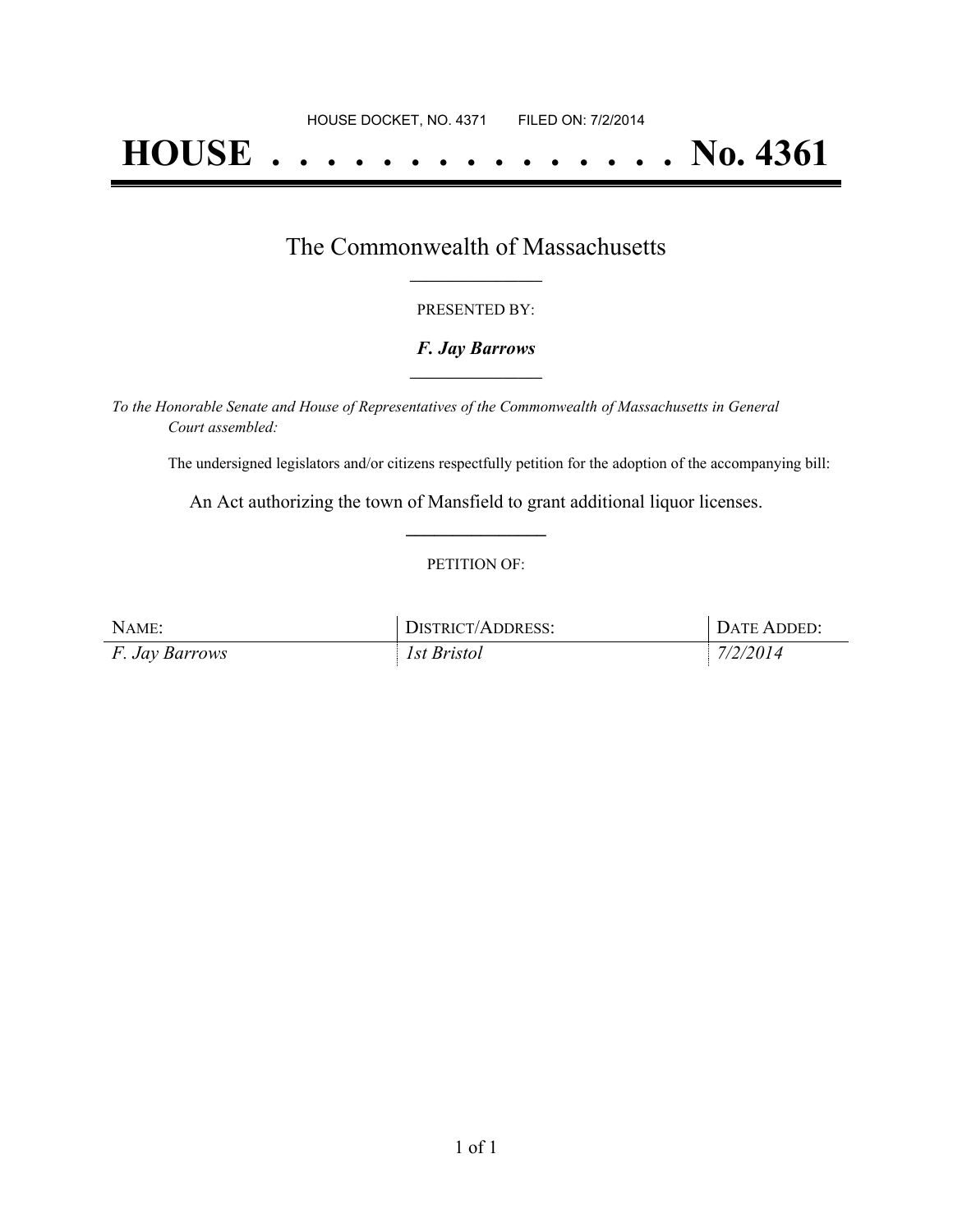## **HOUSE . . . . . . . . . . . . . . . No. 4361**

By Mr. Barrows of Mansfield, a petition (accompanied by bill, House, No. 4361) of F. Jay Barrows (by vote of the town) that the town of Mansfield be authorized to grant two additional licenses for the sale of all alcoholic beverages to be drunk on the premises. Consumer Protection and Professional Licensure. [Local Approval Received.]

### The Commonwealth of Massachusetts

**\_\_\_\_\_\_\_\_\_\_\_\_\_\_\_ In the Year Two Thousand Fourteen \_\_\_\_\_\_\_\_\_\_\_\_\_\_\_**

An Act authorizing the town of Mansfield to grant additional liquor licenses.

Be it enacted by the Senate and House of Representatives in General Court assembled, and by the authority *of the same, as follows:*

 SECTION 1. (a) Notwithstanding section 17 of chapter 138 of the General Laws or any 2 other general or special law to the contrary, the licensing authority of the town of Mansfield may grant 2 additional licenses for the sale of all alcoholic beverages to be drunk on the premises pursuant to section 12 of said chapter 138 to be restricted to the areas identified with diagonal lines on the maps entitled "Mansfield Crossing Pouring License Area" and "Mansfield Marketplace/The Pavilion Pouring License Area."

 (b) Notwithstanding said section 17 of said chapter 138 or any other general or special law to the contrary, the licensing authority may grant 2 additional licenses for the sale of all alcoholic beverages to be drunk on the premises pursuant to said section 12 of said chapter 138 to be restricted to the area identified with diagonal lines on the map entitled "Erin's Center Pouring License Area."

 (c) Notwithstanding said section 17 of said chapter 138 or any other general or special law to the contrary, the licensing authority may grant 1 additional license for the sale of all alcoholic beverages to be drunk on the premises pursuant to said section 12 of said chapter 138 to be restricted to the area identified with diagonal lines on the map entitled "Chocolate Factory Pouring License Area."

17 (d) Notwithstanding said section 17 of said chapter 138 or any other general or special 18 law to the contrary, the licensing authority may grant 2 additional licenses for the sale of all 19 alcoholic beverages to be drunk on the premises pursuant to said section 12 of said chapter 138